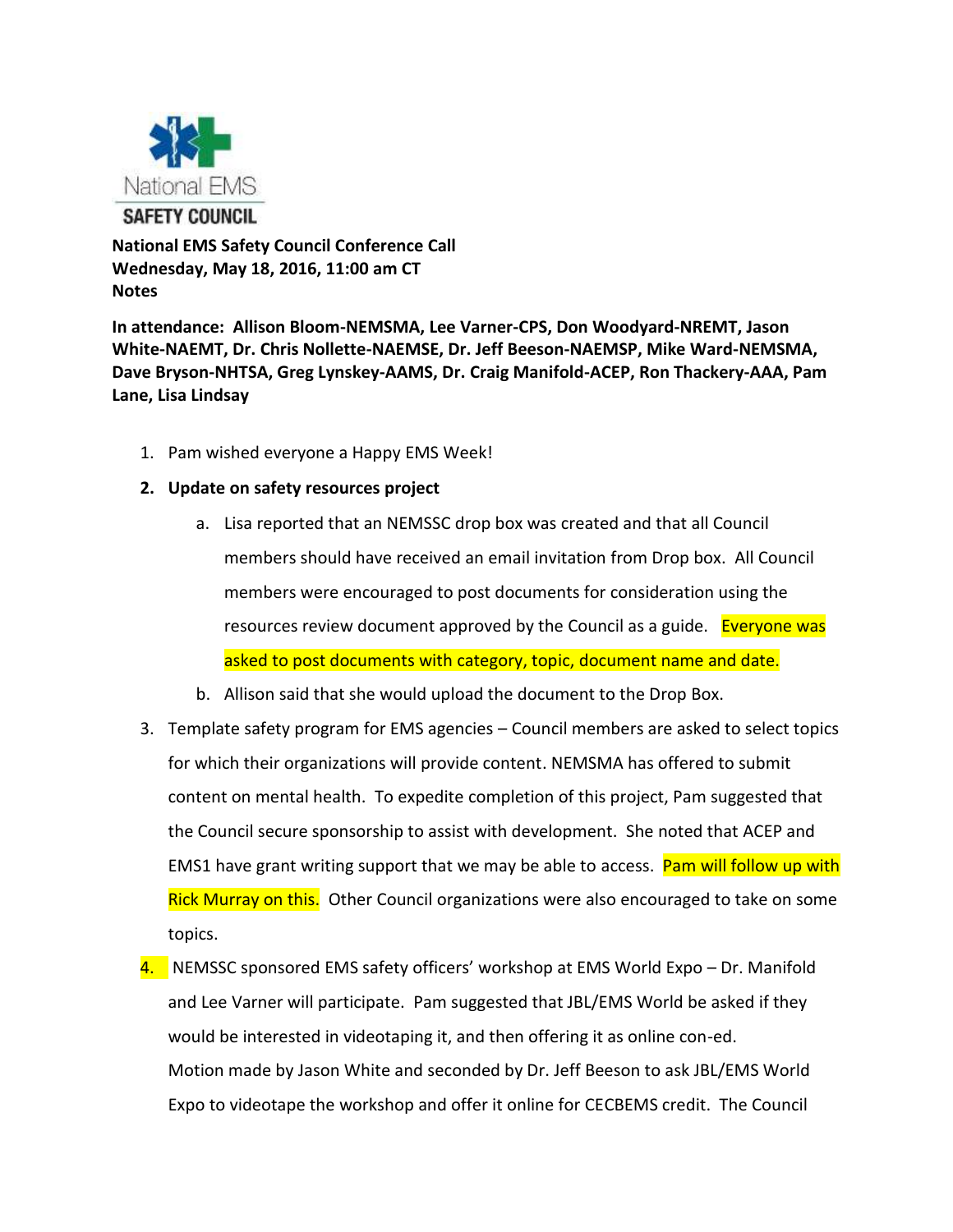approved the motion.

The Council also discussed marketing of the workshop. Council members representing NEMSMA, NAEMT, NAEMSP, ACEP, and CPS offered to assist. Pam will work with Nancy to develop promotional content for distribution.

- 5. Position statement on just culture A position statement drafted by Lee Varner was posted on the list serv for consideration by the Council. Lee noted that EMS is a high consequence industry. Having a shared accountability model is needed. Lee used content from the EMS Culture of Safety strategy document and NAEMT's position statement on this subject as a basis for the draft. He asked Council members to review the draft and post their input before the June meeting. Pam will post as an action item.
- 6. NEMSSC web page NAEMT offered to develop an NEMSSC web page and provide the content to all NEMSSC members. Council organizations can either link to the page or cut and paste the content onto their web sites. Pam will draft the page for review by the Council. Jason suggested that the email addresses of Council members and the Council minutes be posted.

Motion made by Jason White and seconded by Ron Thackery to include the minutes, and email addresses on the new NEMSSC web page. Pam clarified that emails will be the official representatives. Allison made a friendly amendment to the motion to also post the EMS Culture of Safety document. The Council approved the motion.

- 7. Next NESMSSC face to face meeting Pam let the Council members know that the meeting is scheduled for Friday, October 7, from 9:00 am – 12 pm at the New Orleans Convention Center. Allison suggested that we should begin to develop an agenda. Pam said that all Council members should post items for the meeting agenda to the list serv.
- 8. Survey on the collection, use and exchange of EMS data. Pam reported that this survey contains results related to patient and practitioner safety that NAEMT could share with the Council. She will send to the Council. Pam also forwarded the Fitch survey report on data as well.